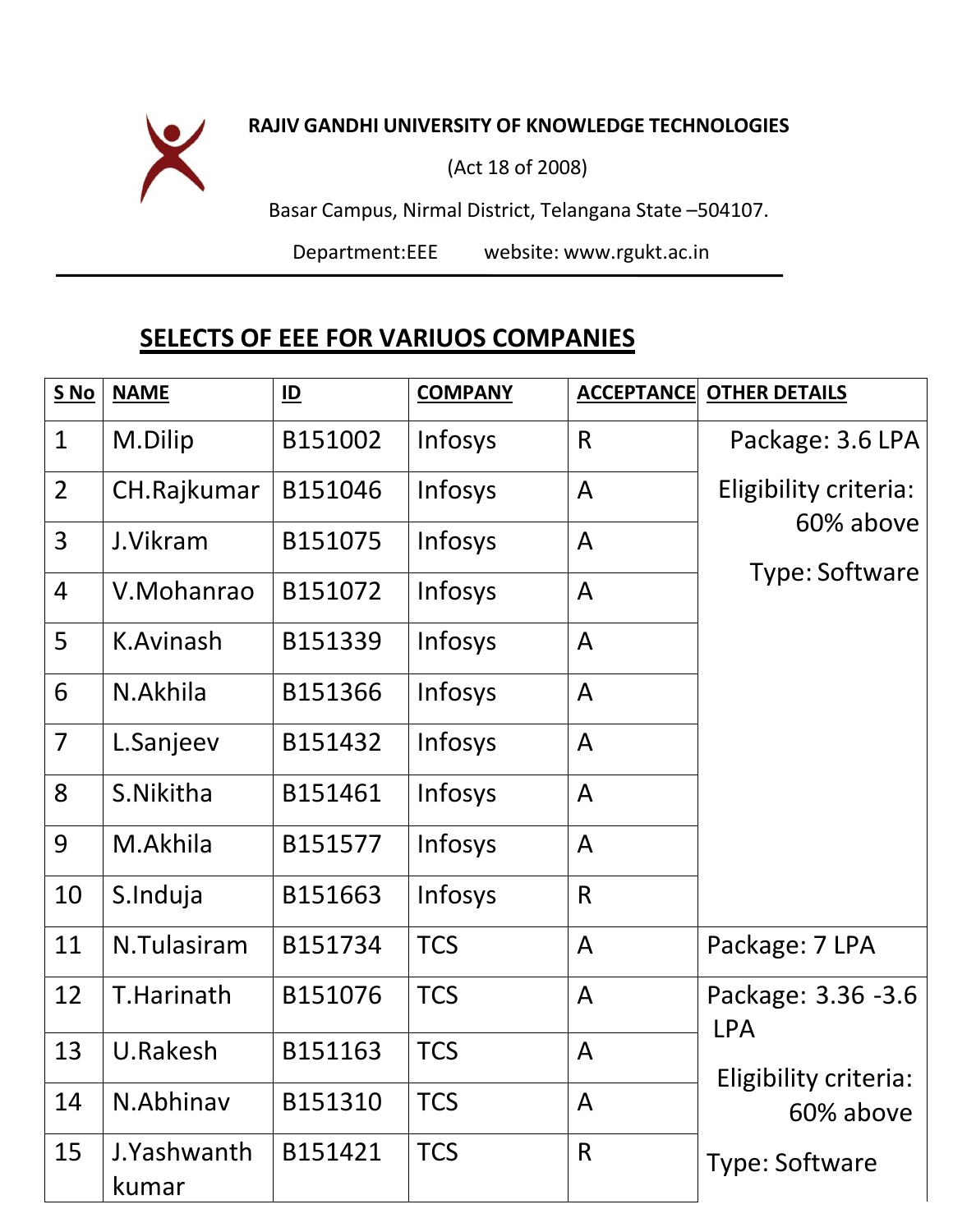| 16 | P.Akhil            | B151478 | <b>TCS</b>                     | $\mathsf{A}$   |                   |
|----|--------------------|---------|--------------------------------|----------------|-------------------|
| 17 | <b>B.Sai Kiran</b> | B151485 | <b>TCS</b>                     | $\mathsf{A}$   |                   |
| 18 | S.Rahul            | B151595 | <b>TCS</b>                     | $\mathsf{A}$   |                   |
| 19 | S.Induja           | B151663 | <b>TCS</b>                     | $\mathsf{R}$   |                   |
| 20 | Y.Sindhuja         | B151666 | <b>TCS</b>                     | $\mathsf{A}$   |                   |
| 21 | E.Arpan            | B151674 | <b>TCS</b>                     | $\mathsf{A}$   |                   |
| 22 | K.Sai kumar        | B151700 | <b>TCS</b>                     | $\mathsf{A}$   |                   |
| 23 | K.Sri ramya        | B151716 | <b>TCS</b>                     | $\mathsf{R}$   |                   |
| 24 | M.Mamatha          | B151844 | <b>TCS</b>                     | $\overline{A}$ |                   |
| 25 | S.Nishitha         | B151965 | <b>TCS</b>                     | $\mathsf{A}$   |                   |
| 26 | S.Indhuja          | B151663 | <b>MEDHA</b><br><b>SERVO</b>   | $\mathsf{A}$   | Package: 3.4 LPA  |
| 27 | M.Raju             | B151912 | <b>MEDHA</b><br><b>SERVO</b>   | $\mathsf{R}$   | Package: 3.4 LPA  |
| 28 | CH.Harshitha       | B151611 | PURPLETAL<br>K                 | $\mathsf{A}$   | Package: 3.5 LPA  |
| 29 | M.Dilip            | B151002 | Gridlex                        | $\mathsf{A}$   | Package: 3.5 LPA  |
| 30 | P.Sriharish        | B151308 | for $\mid$ R<br>Teach<br>India |                | Package: 3.65 LPA |
| 31 | A.Yamuna           | B151735 | Gandhi<br>fellowship           | $\mathsf{A}$   | Package: 3.43 LPA |
| 32 | P.Nithyasri        | B151673 | <b>FACE</b> prep               | R              | Package: 3.06 LPA |
|    |                    |         |                                |                |                   |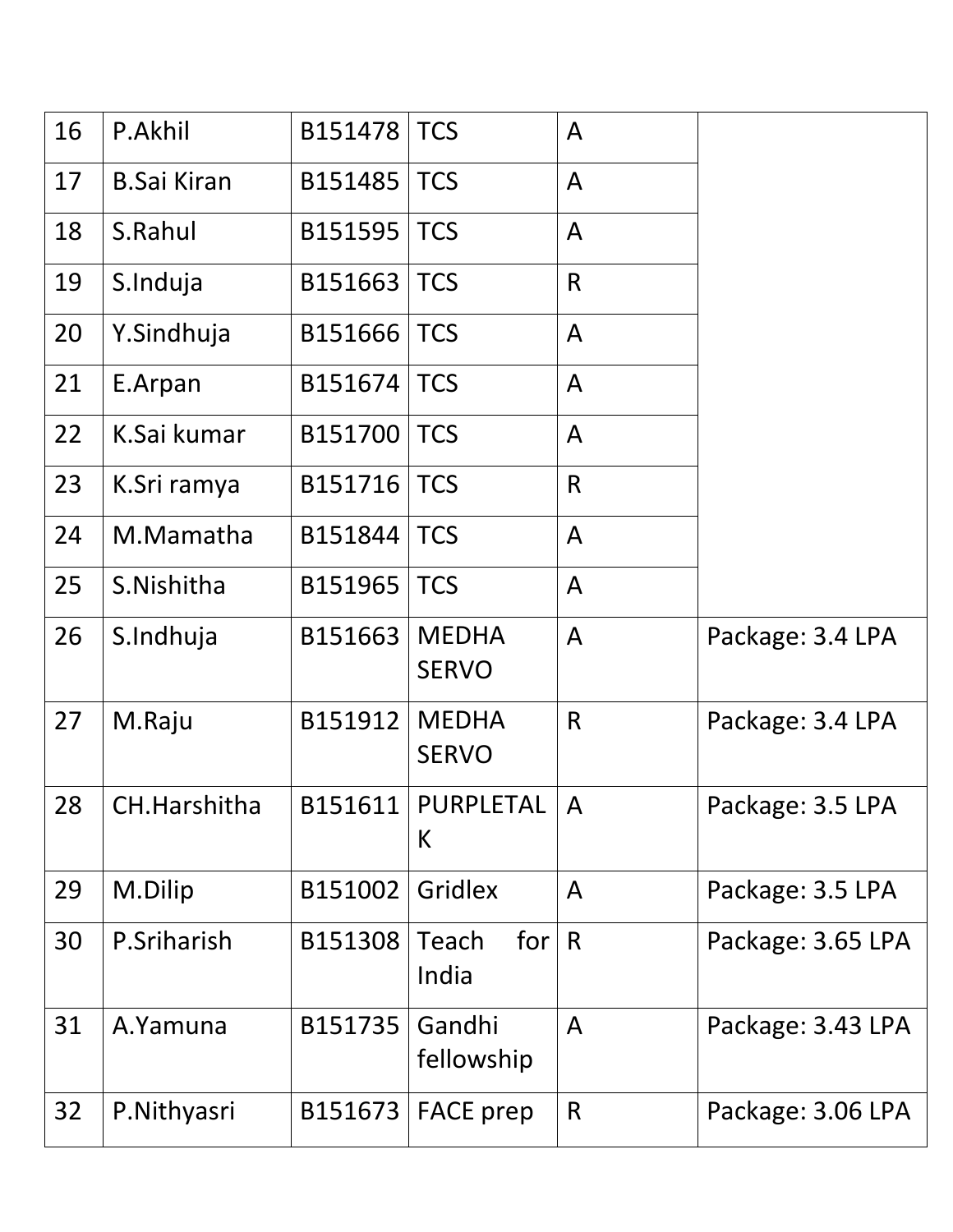| 33 | M.Vinay<br>kumar     | B151938 | <b>FACE</b> prep | $\mathsf{A}$ | Package: 3.06 LPA |
|----|----------------------|---------|------------------|--------------|-------------------|
| 34 | Y.Elisha             | B151139 | Accenture        | A            | Package: 4.5 LPA  |
| 35 | U.Rakesh             | B151163 | Accenture        | R            | Package: 4.5 LPA  |
| 36 | R.Rachana            | B151197 | Accenture        | $\mathsf{A}$ | Package: 4.5 LPA  |
| 37 | K.Raviteja           | B151206 | Accenture        | $\mathsf{A}$ | Package: 4.5 LPA  |
| 38 | N.Abhinav            | B151310 | Accenture        | $\mathsf{R}$ | Package: 4.5 LPA  |
| 39 | P.Harish             | B151342 | Accenture        | $\mathsf{A}$ | Package: 4.5 LPA  |
| 40 | <b>B.Saikrupa</b>    | B151389 | Accenture        | $\mathsf{A}$ | Package: 4.5 LPA  |
| 41 | J.Yashwanth<br>kumar | B151421 | Accenture        | $\mathsf{R}$ | Package: 4.5 LPA  |
| 42 | P.Akhil              | B151478 | Accenture        | R            | Package: 4.5 LPA  |
| 43 | M.Vamshi<br>krishna  | B151501 | Accenture        | $\mathsf{A}$ | Package: 4.5 LPA  |
| 44 | S.Rahul              | B151595 | Accenture        | R            | Package: 4.5 LPA  |
| 45 | E.Sruthi             | B151627 | Accenture        | $\mathsf{A}$ | Package: 4.5 LPA  |
| 46 | CH.Tagore<br>charith | B151641 | Accenture        | R            | Package: 4.5 LPA  |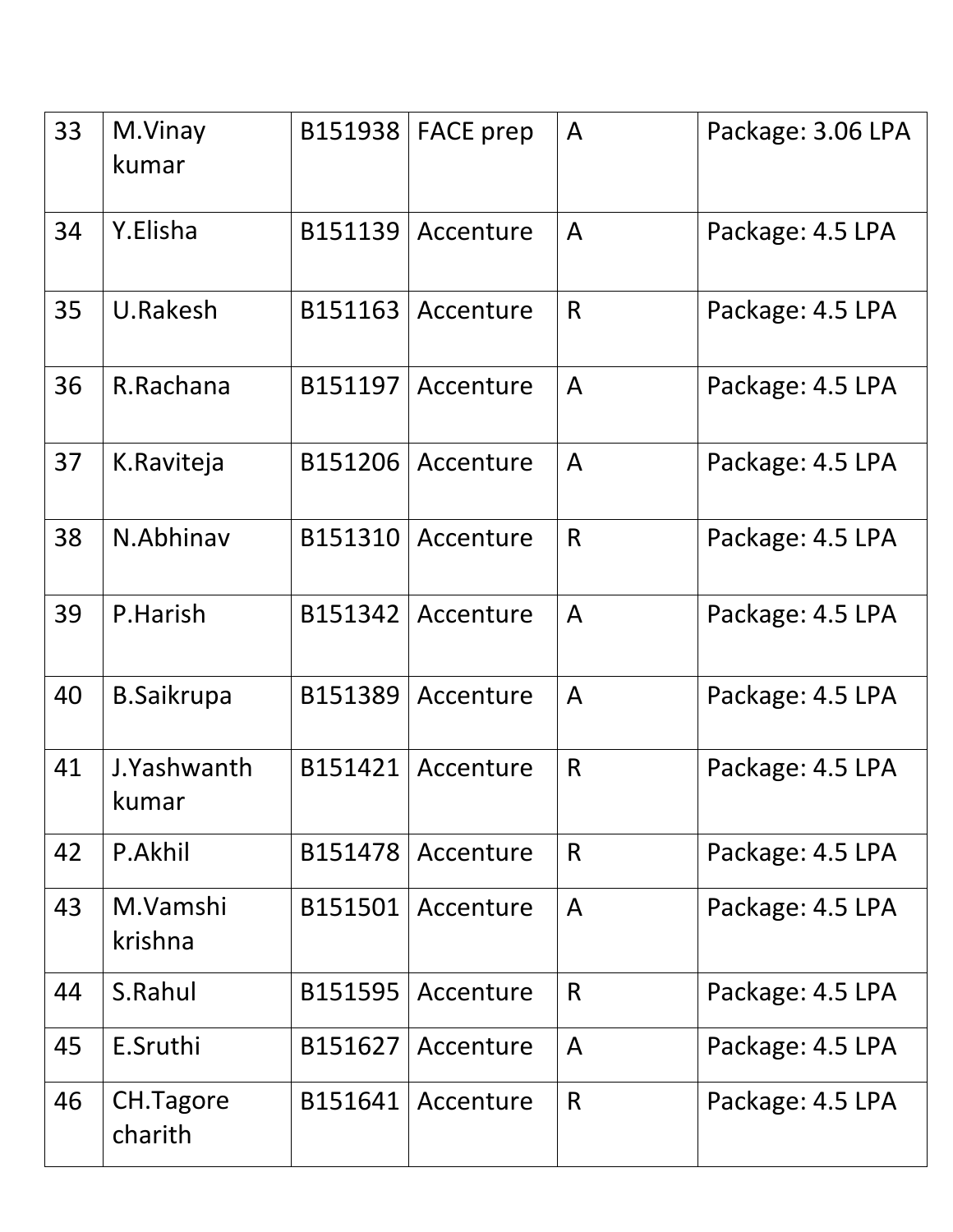| 47 | P.Nithyasri               | B151673 | Accenture                                     | A              | Package: 4.5 LPA  |
|----|---------------------------|---------|-----------------------------------------------|----------------|-------------------|
| 48 | K.Sai kumar               | B151700 | Accenture                                     | $\mathsf{R}$   | Package: 4.5 LPA  |
| 49 | R.Sathvika                | B151704 | Accenture                                     | $\mathsf{A}$   | Package: 4.5 LPA  |
| 50 | K.Sri ramya               | B151716 | Accenture                                     | $\mathsf{A}$   | Package: 4.5 LPA  |
| 51 | J.Sailatha                | B151720 | Accenture                                     | $\mathsf{A}$   | Package: 4.5 LPA  |
| 52 | SK.Neelofor               | B151747 | Accenture                                     | $\mathsf{A}$   | Package: 4.5 LPA  |
| 53 | T. Bhargavi               | B151811 | Accenture                                     | $\mathsf{A}$   | Package: 4.5 LPA  |
| 54 | <b>CH.Murali</b>          | B151868 | Accenture                                     | $\mathsf{A}$   | Package: 4.5 LPA  |
| 55 | U V Durga Rao             | B151880 | Accenture                                     | $\mathsf{A}$   | Package: 4.5 LPA  |
| 56 | T.Sai sri                 | B151013 | Mindtree                                      | $\mathsf{A}$   | Package: 4 LPA    |
| 57 | J.Sushmasri               | B151102 | Capgemini                                     | $\mathsf{A}$   | Package: 3.8 LPA  |
| 58 | A.Bhavitha                | B151112 | Capgemini                                     | $\mathsf{A}$   | Package: 3.8 LPA  |
| 59 | <b>B.Nagendra</b><br>goud | B151353 | Capgemini                                     | $\mathsf{A}$   | Package: 3.8 LPA  |
| 60 | E.Sruthi                  | B151627 | Capgemini                                     | R              | Package: 3.8 LPA  |
| 61 | J.Sailatha                | B151720 | Capgemini                                     | R              | Package: 3.8 LPA  |
| 62 | T.Sai kiran               | B151279 | $\mathsf{I}\mathsf{T}$<br>Achala<br>Solutions | $\overline{A}$ | Package: 3 LPA    |
| 63 | <b>B.Geetha</b>           | B151410 | <b>TATA ELXSI</b>                             | $\mathsf{A}$   | Package: 3.5 LPA  |
| 64 | B. Pavan kalyan           | B151295 | <b>Niehoff</b>                                | A              | Package: 2.16 LPA |
| 65 | K.Vikas                   | B151430 | <b>Niehoff</b>                                | $\mathsf{A}$   | Package: 2.16 LPA |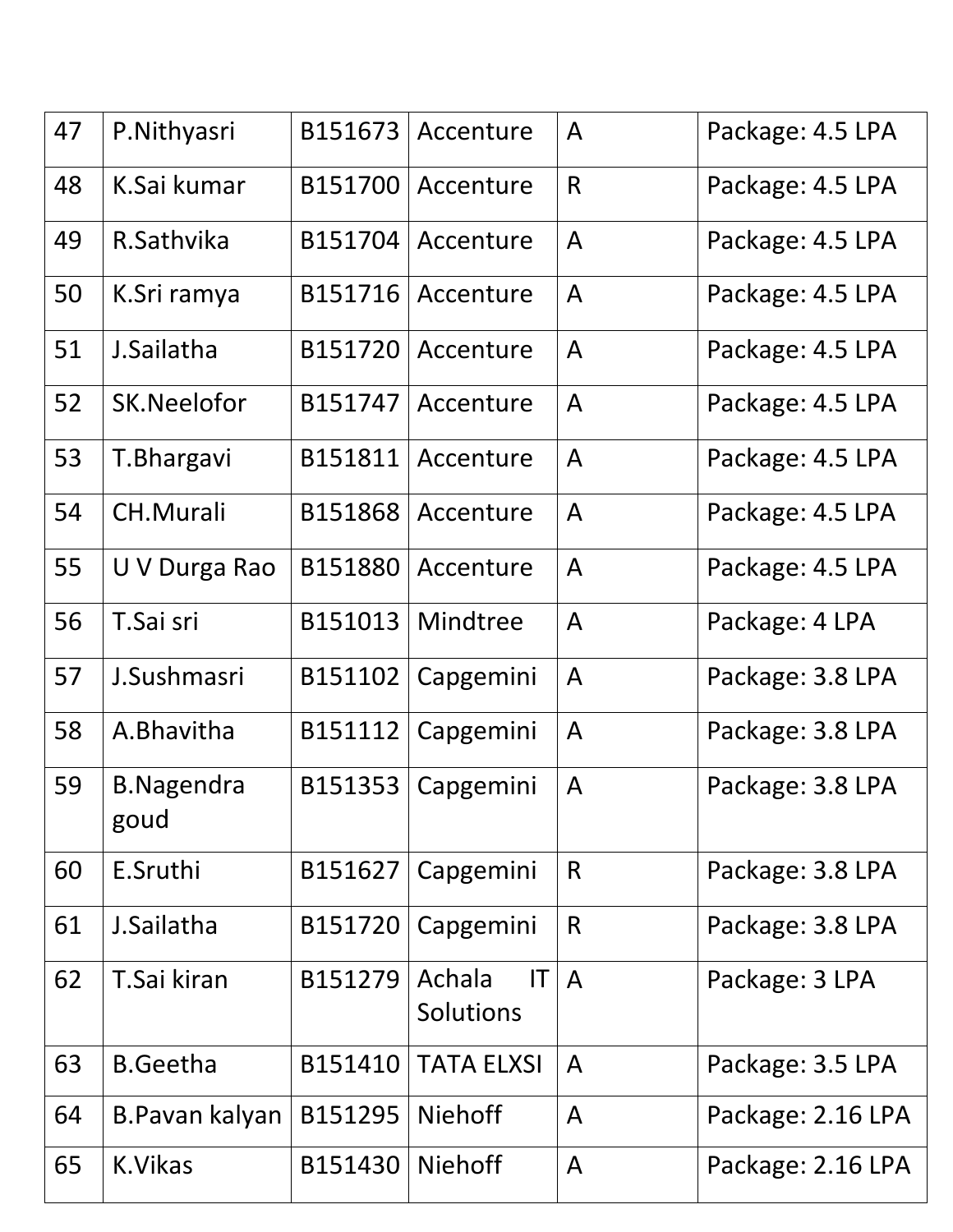| 66 | N.Karthik                 | B151452 | <b>Niehoff</b>                   | A              | Package: 2.16 LPA |
|----|---------------------------|---------|----------------------------------|----------------|-------------------|
| 67 | CH.Shailaja               | B151026 | Cognizant                        | A              | Package: 4.5 LPA  |
| 68 | J.Sushmasri               | B151102 | Cognizant                        | R              | Package: 4.5 LPA  |
| 69 | A.Durga<br><b>Bhavani</b> | B151185 | Cognizant                        | $\mathsf{A}$   | Package: 4.5 LPA  |
| 70 | T.Sai Kiran               | B151279 | Cognizant                        | R              | Package: 4.5 LPA  |
| 71 | K.Anil                    | B151323 | Cognizant                        | R              | Package: 4.5 LPA  |
| 72 | P.Sai Krishna             | B151382 | Cognizant                        | R              | Package: 4.5 LPA  |
| 73 | <b>B.Sai Krupa</b>        | B151389 | Cognizant                        | $\mathsf{R}$   | Package: 4.5 LPA  |
| 74 | Y.Sindhuja                | B151666 | Cognizant                        | R              | Package: 4.5 LPA  |
| 75 | B.Vamshi                  | B151487 | Cognizant                        | $\mathsf{A}$   | Package: 4.5 LPA  |
| 76 | S.Purn<br>Sahithi         | B151724 | Cognizant                        | $\mathsf{A}$   | Package: 4.5 LPA  |
| 77 | T.Bharg<br>avi            | B151811 | Cognizant                        | A              | Package: 4.5 LPA  |
| 78 | <b>B.Geetha</b>           | B151410 | <b>LTI</b>                       | R              | Package: 3.5 LPA  |
| 79 | K.Santhosh<br>Goud        | B151637 | Cerium<br>systems pvt<br>limited | $\overline{A}$ | Package: 3.1 LPA  |
| 80 | K.Anil                    | B151323 | astrazeneca                      | A              | Package: 4.45 LPA |
| 81 | P.Sai<br>krishna          | B151382 | astrazeneca                      | $\mathsf{A}$   | Package: 4.45 LPA |
| 82 | S.Kireeti                 | B151423 | astrazeneca                      | $\mathsf{A}$   | Package: 4.45 LPA |